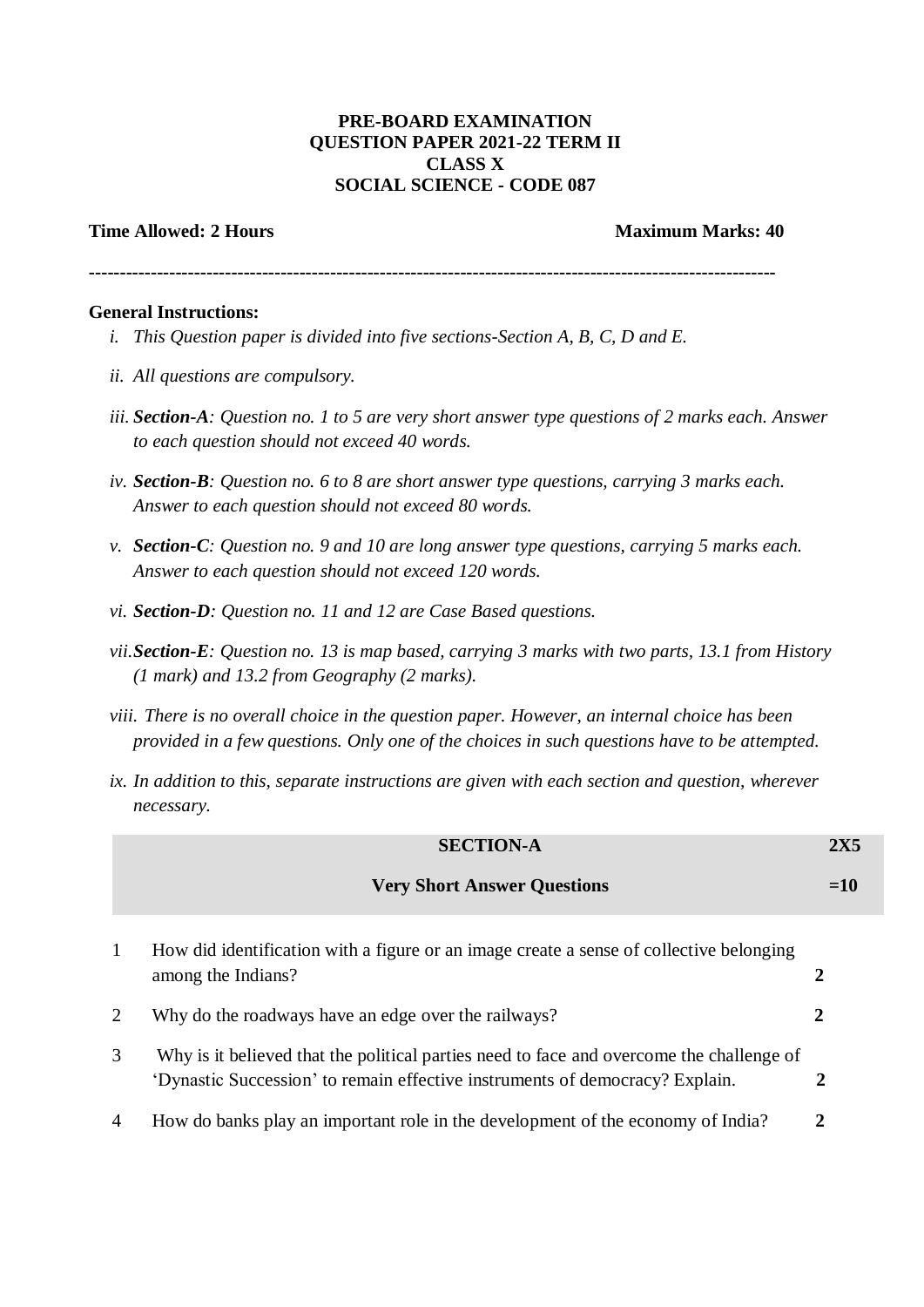5 Read the table given below and answer the questions that follow:

S



Fig. 6.3: Value addition in the textile industry

5.1 Compare the status of spinning and weaving in India. (1)

5.2 Why is the textile industry the only industry in the country which is self-reliant and complete in the value chain? (1)

| <b>Section-B</b>                                                                                                                                                               | <b>3X3</b> |  |  |  |
|--------------------------------------------------------------------------------------------------------------------------------------------------------------------------------|------------|--|--|--|
| <b>Short Answer Type Questions</b>                                                                                                                                             | $=9$       |  |  |  |
| 6 Write any three differences between the formal and the informal sources of credit?<br><b>OR</b>                                                                              | 3          |  |  |  |
| Describe any three advantages of Self-Help Groups for the poor.                                                                                                                | 3          |  |  |  |
| 7 Explain some economic effects of the Non-Cooperation Movement?                                                                                                               | 3          |  |  |  |
| Suggest some reforms to strengthen parties so that they perform their functions well.<br>8                                                                                     | 3          |  |  |  |
| <b>Section-C</b>                                                                                                                                                               | 5x2        |  |  |  |
| <b>Long Answer Type Questions</b>                                                                                                                                              | $=10$      |  |  |  |
| 9. 'Democracystands much superior to any other form of government in promoting dignity and<br>freedom of the individual.' Justify the statement giving suitable examples.<br>5 |            |  |  |  |
| <b>OR</b>                                                                                                                                                                      |            |  |  |  |
| How does democracy produce an accountable, responsive and legitimate government? How far have<br>these outcomes been accomplished?                                             |            |  |  |  |
| 10. What is Globalisation? What are the factors which led to Globalisation?<br>5                                                                                               |            |  |  |  |
|                                                                                                                                                                                |            |  |  |  |

What is the role of multinational corporations (MNCs) in the globalization process? How do they control and spread their productions across the world? Explain.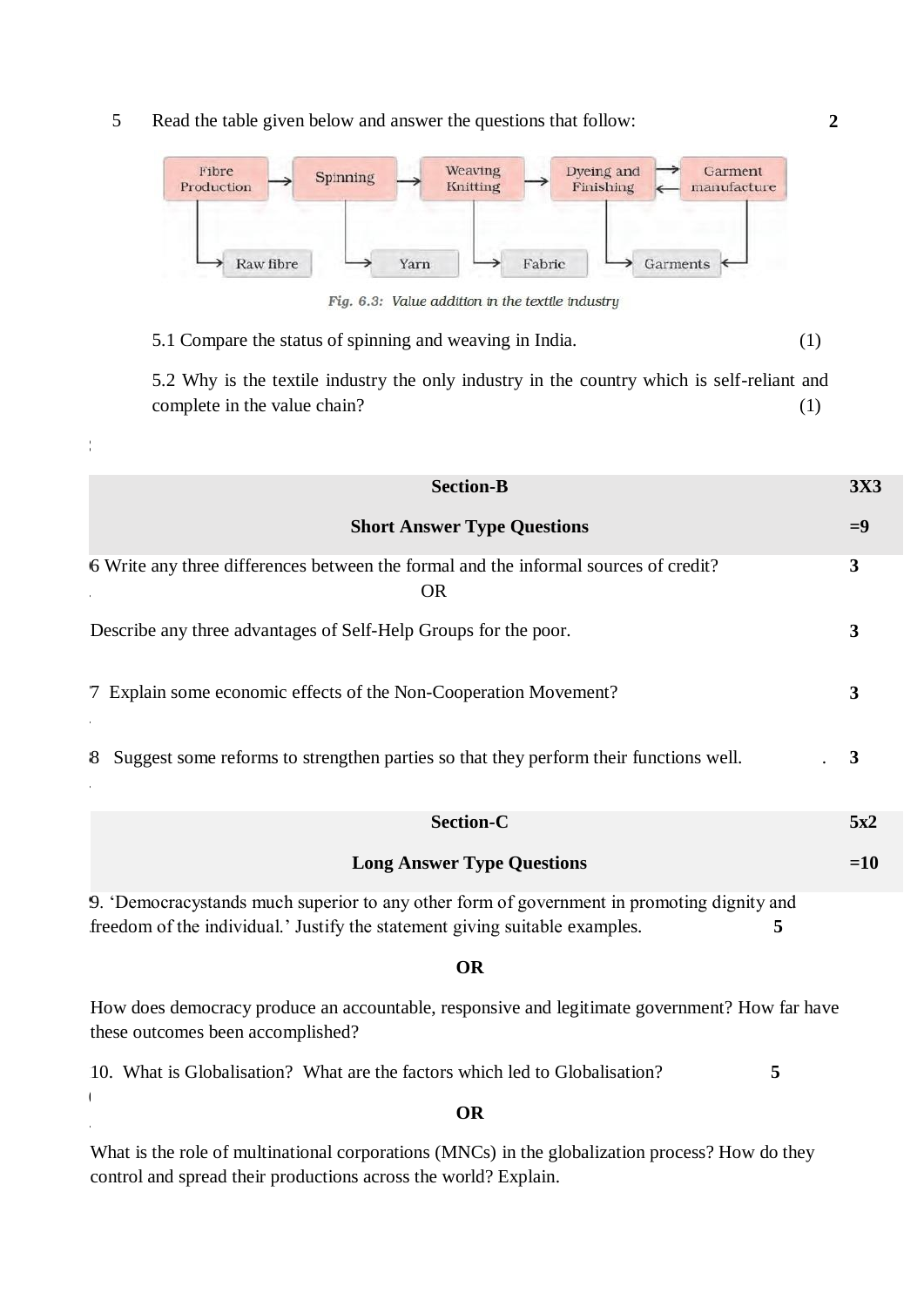#### **Section-D**

### **Case Based Questions**

1 . 11.Read the given text and answer the following questions:

#### Quit India Movement

'*The failure of the Cripps Mission and the effects of World War II created widespread discontentment in India. This led Gandhiji to launch a movement calling for complete withdrawal of the British from India. The Congress Working Committee, in its meeting in Wardha on 14 July 1942, passed the historic 'Quit India' resolution demanding the immediate transfer of power to Indians and quit India. On 8 August 1942 in Bombay, the All India Congress Committee endorsed the resolution which called for a non-violent mass struggle on the widest possible scale throughout the country. It was on this occasion that Gandhiji delivered the famous 'Do or Die' speech. The call for 'Quit India' almost brought the state machinery to a standstill in large parts of the country as people voluntarily threw themselves into the thick of the movement. People observed hartals, and demonstrations and processions were accompanied by national songs and slogans. The movement was truly a mass movement which brought into its ambit thousands of ordinary people, namely students, workers and peasants. It also saw the active participation of leaders, namely, Jayprakash Narayan, ArunaAsaf Ali and Ram ManoharLohia and many women such as MatanginiHazra in Bengal, KanaklataBarua in Assam more than a year to suppress the movement.'* 

**11.1.** What factors led Mahatma Gandhi to launch the Quit India Movement? **(1) 11.2**. What was the historic 'Quit India' resolution taken by Gandhiji on 14<sup>th</sup>July 1942? (1) **11.3.**Explain the methods used by the Indians to truly make it a mass movement after Gandhiji gave his famous call for 'Do or Die'? **(2)** 

## 12. **Read the given text and answer the following questions:** 4

*The exchange of goods among people, states and countries is referred to as trade. The market is the place where such exchanges take place. Trade between two countries is called international trade. It may take place through sea, air or land routes. While local trade is carried in cities, towns and villages, state level trade is carried between two or more states. Advancement of international trade of a country is an index to its economic prosperity. It is, therefore, considered the economic* 

**4**

**=8**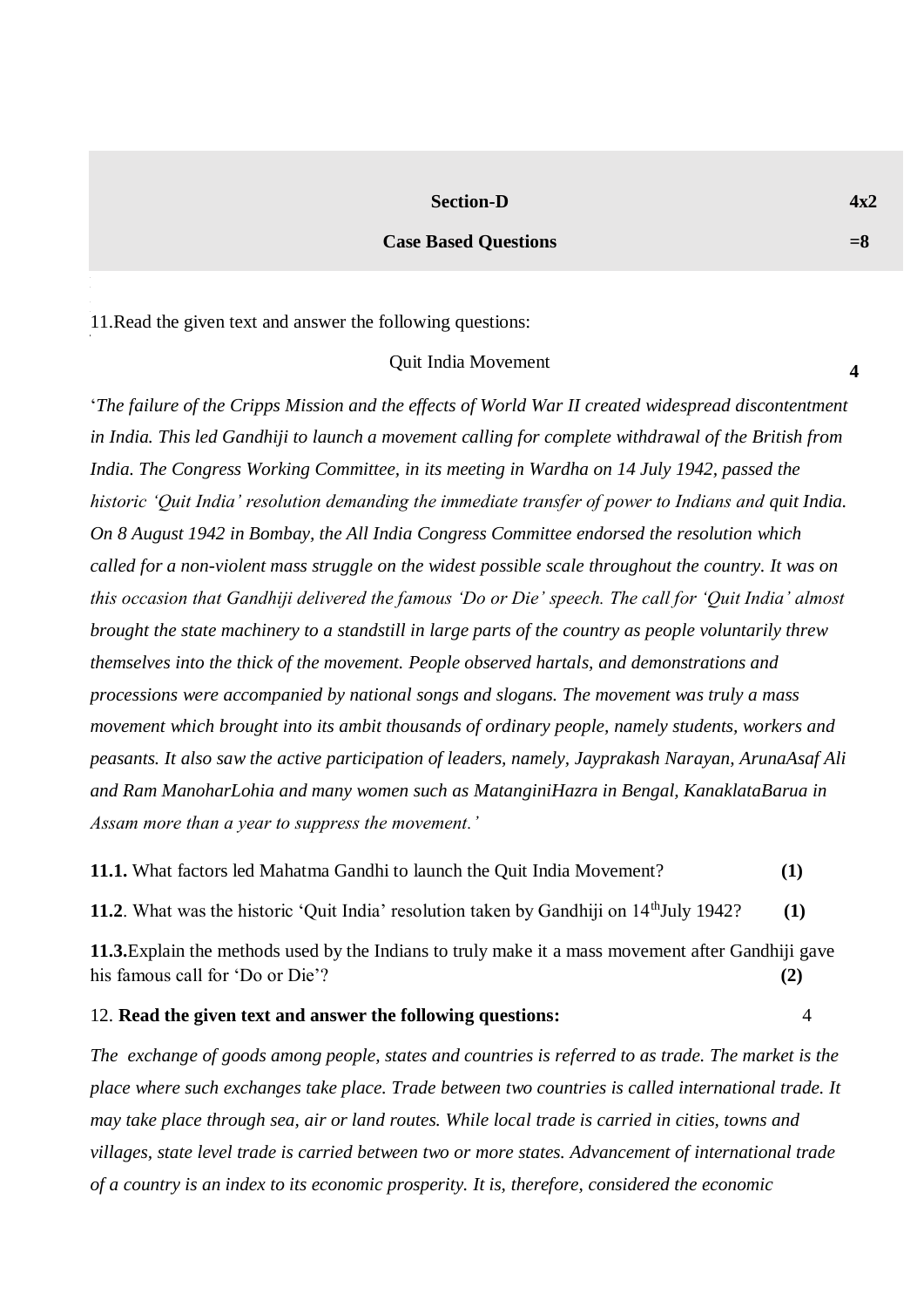*barometer for a country. As the resources are space bound, no country can survive without international trade. Export and import are the components of trade. The balance of trade of a country is the difference between its export and import. When the value of export exceeds the value of imports, it is called a favourable balance of trade. On the contrary, if the value of imports exceeds the value of exports, it is termed as unfavourable balance of trade.*

| 12.1 Examine the term 'trade'.                                                                                        |  |
|-----------------------------------------------------------------------------------------------------------------------|--|
| 12.2 'International trade is considered as the economic barometer for a countries economy'.<br>Analyse the statement. |  |
| 12.3 Differentiate between favourable balance of trade and unfavourable balance of trade.                             |  |

# **SECTION E** 1X3=3

## **MAP SKILLED BASED QUESTIONS**

| 13.1 On the given outline Political Map of India, identify the place marked as A with the help of |     |
|---------------------------------------------------------------------------------------------------|-----|
| following information and write its correct name on the line marked near it.                      | 3   |
| (A) The place for the movement of indigo planters.                                                | (1) |
| 13.2 On the same given map of India, locate the following:                                        |     |
| (I) Tarapur Nuclear Power Plant                                                                   | (1) |
| <b>OR</b>                                                                                         |     |
| Bengaluru Software Technology Park                                                                |     |
| (II) Netaji Subhash Chandra Bose International Airport                                            |     |